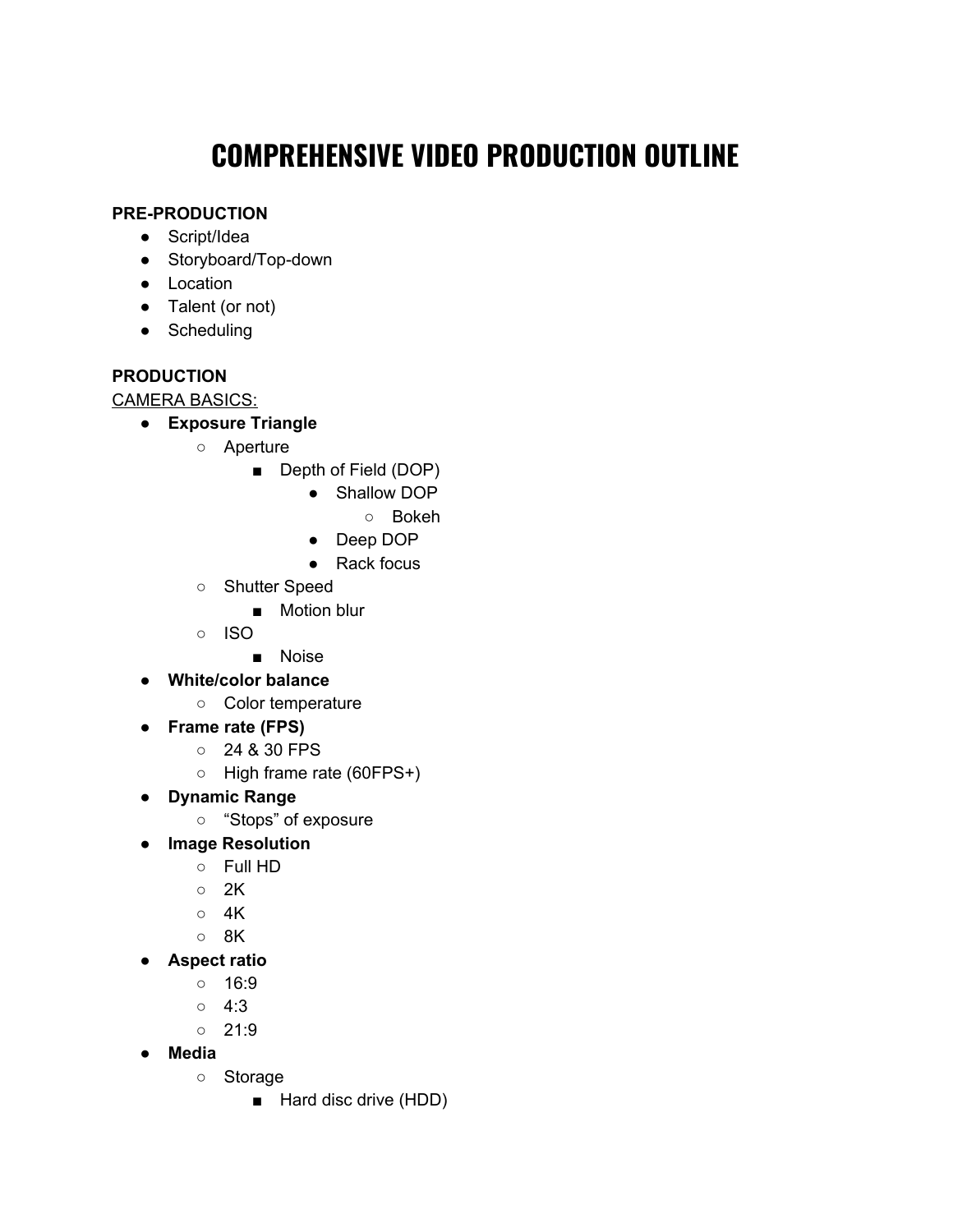- Solid state drive (SSD)
- Recording formats, compressions & codecs
	- RAW
	- ProRes
	- LOG
	- AVCHD/XAVC
	- H.264
- Color Bit Depth
	- 8 Bit
	- 10 Bit
	- 12 Bit
- Chroma Subsampling
	- 4:4:4
	- 4:2:2
	- $-4:2:0$

#### CINEMATOGRAPHY:

- **● Color Wheel**
	- Complementing colors
- **● Lighting**
	- Highlights & Shadows
	- Sources
		- Key
		- Fill
		- Back
		- Rim
		- Bounce/Indirect
		- Natural
		- Practical
- **● Set-up Types**
	- Broad & Short
		- Flat
		- Butterfly
		- Loop
		- Rembrant
		- Split
		- *■ Etc.*
- **● Shot Types**
	- Extreme wide/Establishing
	- Wide
	- Full
	- Cowboy
	- Medium-Full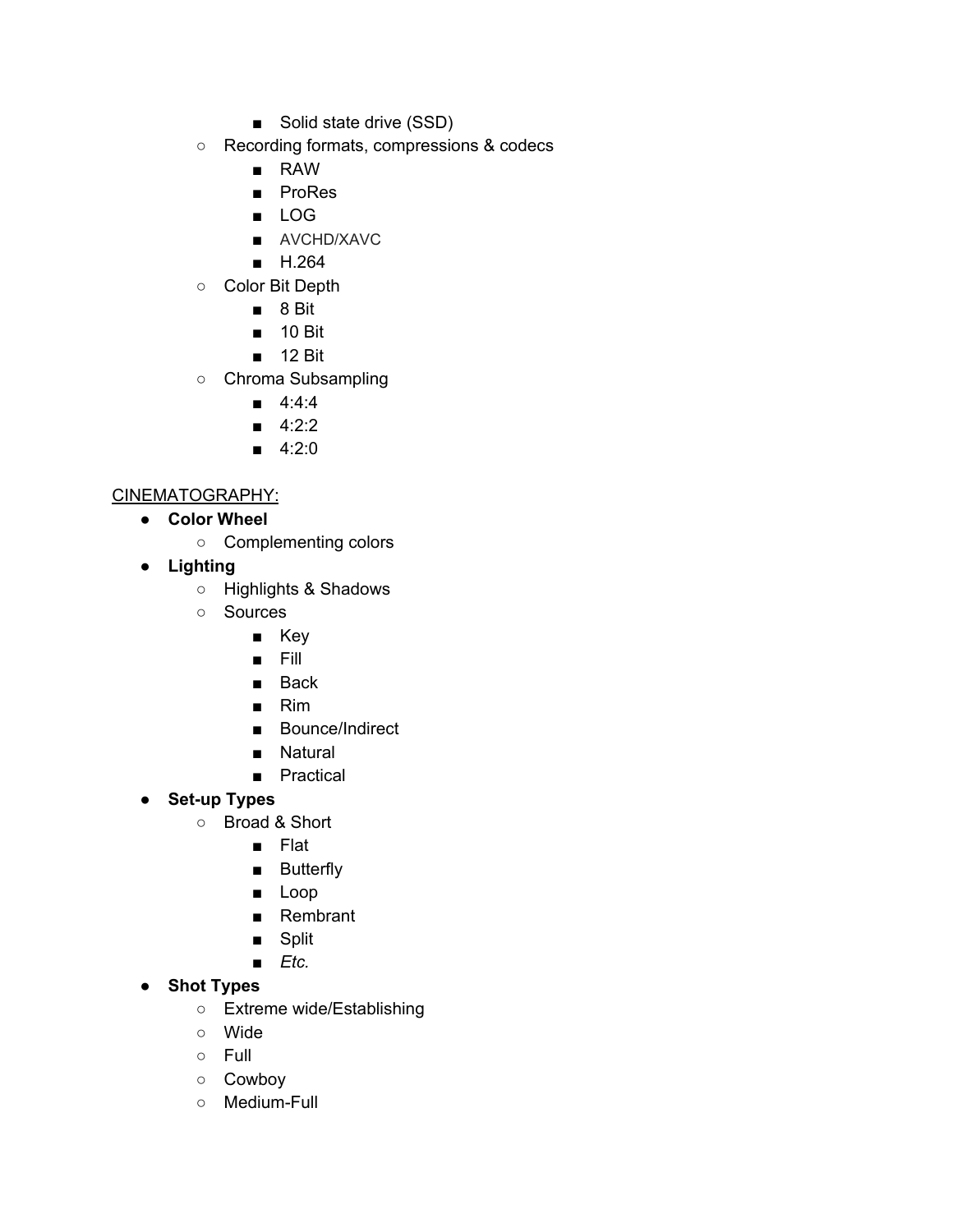- Medium
- Tight-Medium
- Medium/Loose-Close up
- Close up
- Extreme Close up

### **● Camera Angles**

- Eye [Level](https://www.studiobinder.com/blog/ultimate-guide-to-camera-shots/#eye-level-shot) Shot
- Low [Angle](https://www.studiobinder.com/blog/ultimate-guide-to-camera-shots/#low-angle-shot) Shot
- High [Angle](https://www.studiobinder.com/blog/ultimate-guide-to-camera-shots/#high-angle-shot) Shot
- Hip [Level](https://www.studiobinder.com/blog/ultimate-guide-to-camera-shots/#hip-level-shot) Shot
- Knee [Level](https://www.studiobinder.com/blog/ultimate-guide-to-camera-shots/#knee-level-shot) Shot
- [Ground](https://www.studiobinder.com/blog/ultimate-guide-to-camera-shots/#ground-level-shot) Level Shot
- [Shoulder-Level](https://www.studiobinder.com/blog/ultimate-guide-to-camera-shots/#shoulder-level-shot) Shot
- [Dutch](https://www.studiobinder.com/blog/ultimate-guide-to-camera-shots/#dutch-angle-shot) Angle Shot
- [Birds-Eye-View](https://www.studiobinder.com/blog/ultimate-guide-to-camera-shots/#birds-eye-view-shot) Shot / Overhead Shot
- Aerial Shot / [Helicopter](https://www.studiobinder.com/blog/ultimate-guide-to-camera-shots/#aerial-shot) Shot

#### **● Camera Movement**

- [Static](https://www.studiobinder.com/blog/ultimate-guide-to-camera-shots/#static-shot) / Fixed
- [Dolly](https://www.studiobinder.com/blog/ultimate-guide-to-camera-shots/#dollyshot) Shot
- [Zoom](https://www.studiobinder.com/blog/ultimate-guide-to-camera-shots/#zoom-shot)
- Dolly [Zoom](https://www.studiobinder.com/blog/ultimate-guide-to-camera-shots/#dollyzoomshot)
- Pan [Shot](https://www.studiobinder.com/blog/ultimate-guide-to-camera-shots/#pan-shot)
- [Tilt](https://www.studiobinder.com/blog/ultimate-guide-to-camera-shots/#tilt-shot)
- [Whip](https://www.studiobinder.com/blog/ultimate-guide-to-camera-shots/#swish-pan-shot) Pan
- [Whip](https://www.studiobinder.com/blog/ultimate-guide-to-camera-shots/#swish-tilt-shot) Tilt
- [Tracking](https://www.studiobinder.com/blog/ultimate-guide-to-camera-shots/#tracking-shot) Shot
- [Crab](https://www.studiobinder.com/blog/ultimate-guide-to-camera-shots/#crab-shot) Shot
- Arc [Shot](https://www.studiobinder.com/blog/ultimate-guide-to-camera-shots/#arc-shot)

#### **● Composition**

- Rule-of-Thirds
- Balanced/Symmetry
- Leading lines
- Eye-level framing
- Foreground interest/depth
- Frame-within-a-Frame
- Patterns & textures
- Negative Space
- *○ Etc.*
- **● Gear/Tools**
	- Sticks / [Tripod](https://www.studiobinder.com/blog/ultimate-guide-to-camera-shots/#sticks)
	- [Slider](https://www.studiobinder.com/blog/ultimate-guide-to-camera-shots/#slider-shot) Shot
	- [Handheld](https://www.studiobinder.com/blog/ultimate-guide-to-camera-shots/#handheld-shot) Shot
	- [Steadicam](https://www.studiobinder.com/blog/ultimate-guide-to-camera-shots/#steadicam-shot) Shot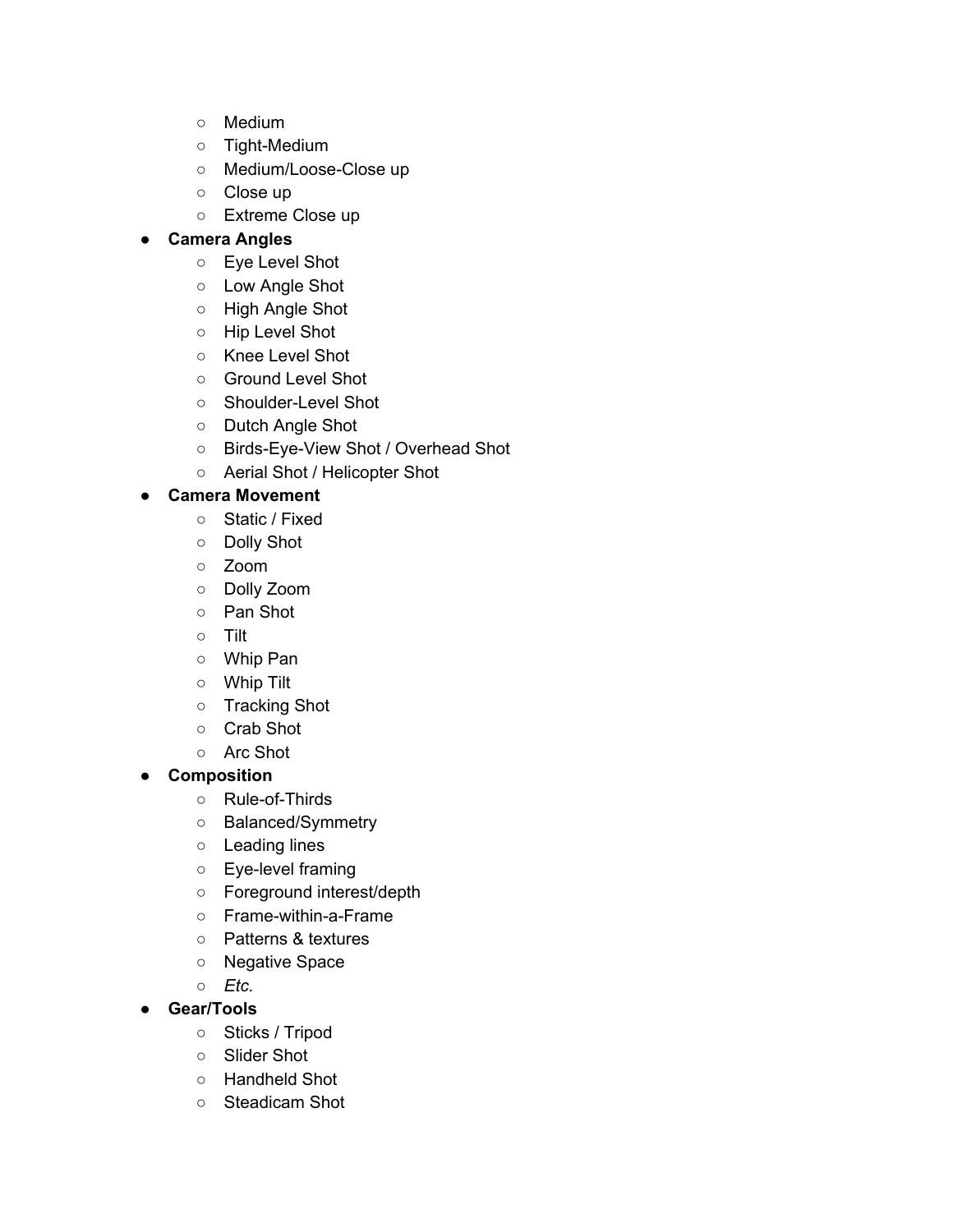- [Gimbal](https://www.studiobinder.com/blog/ultimate-guide-to-camera-shots/#gimbal-shot) Shot
- [Crane](https://www.studiobinder.com/blog/ultimate-guide-to-camera-shots/#crane-shot) Shot
- Jib [Shot](https://www.studiobinder.com/blog/ultimate-guide-to-camera-shots/#jib-shot)
- [Drone](https://www.studiobinder.com/blog/ultimate-guide-to-camera-shots/#drone-shot) Shot
- Cable/[Wire](https://www.studiobinder.com/blog/ultimate-guide-to-camera-shots/#wire-shot) Shot

#### SOUND

- **● Gain & Volume**
- **● Levels**
	- Record -18 to -12 decibels
	- Master at -6 to -3 decibels
- **● Room Tone**
- **● Gear/Tools**
	- Boom microphone
		- Pickup Patterns
			- Omnidirectional
			- Cardioid
			- Hypercardioid
			- Supercardioid
			- Lobar
			- Bidirectional
	- Lavalier microphone

## **● Sound Editing**

- ADR
- Foley
- SFX creation
- **● Audio Mixing**
	- Music (choice)
	- Sound Design
		- Ambience
		- SFX

## POST-PRODUCTION

## **Editing**

- Cuts
	- Straight cut (hard cut)
	- Cutting on action
	- Smash cut
	- Jump cut
	- Match cut
	- Hidden cut
	- L-cut